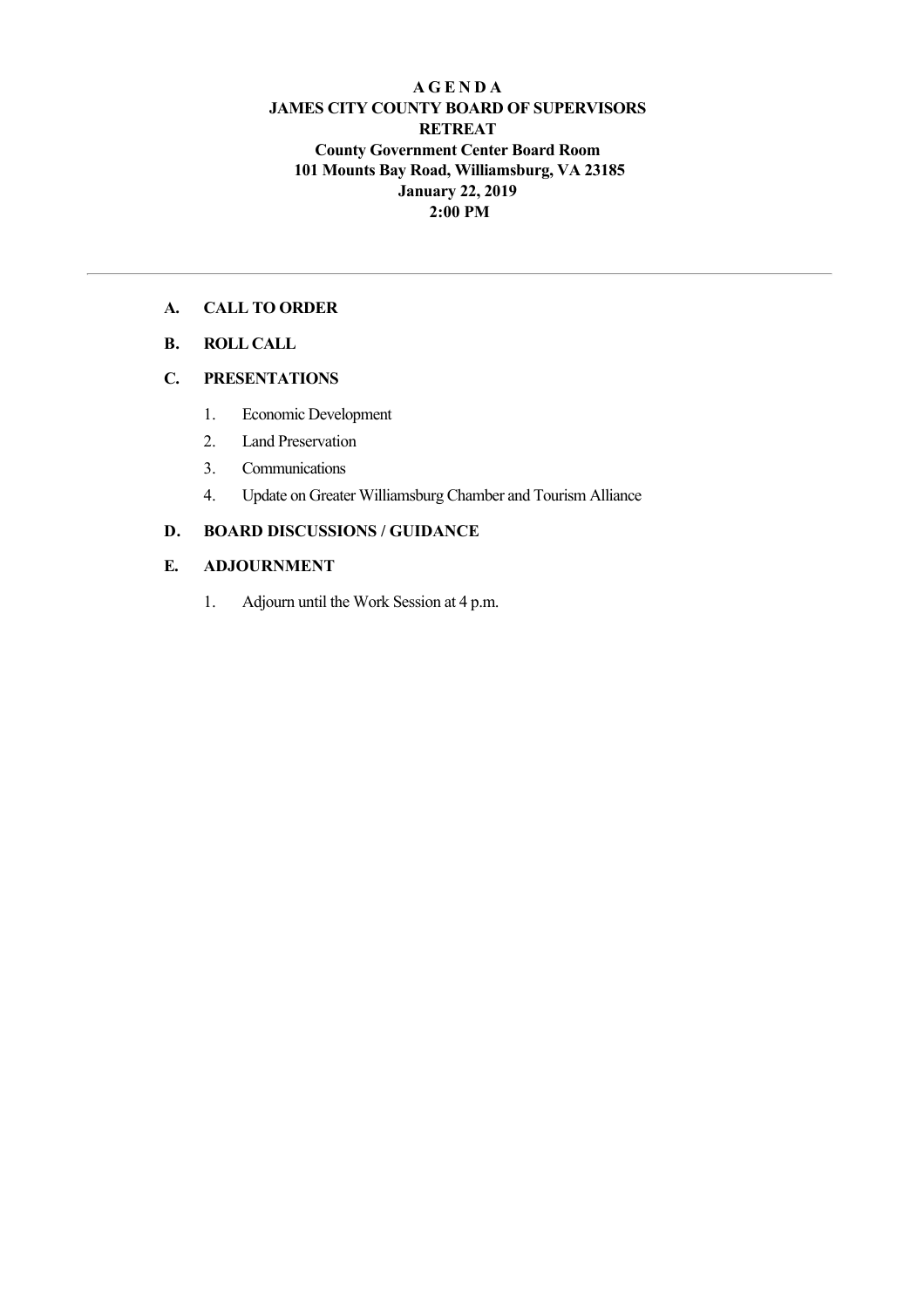| DATE:    | 1/22/2019                                       |
|----------|-------------------------------------------------|
| TO:      | The Board of Supervisors                        |
| FROM:    | Amy B. Jordan, Director of Economic Development |
| SUBJECT: | Economic Development                            |

### **REVIEWERS:**

| Department             | Reviewer        | Action   | Date                          |
|------------------------|-----------------|----------|-------------------------------|
| <b>Board Secretary</b> | Fellows, Teresa | Approved | $1/15/2019 - 2:21 \text{ PM}$ |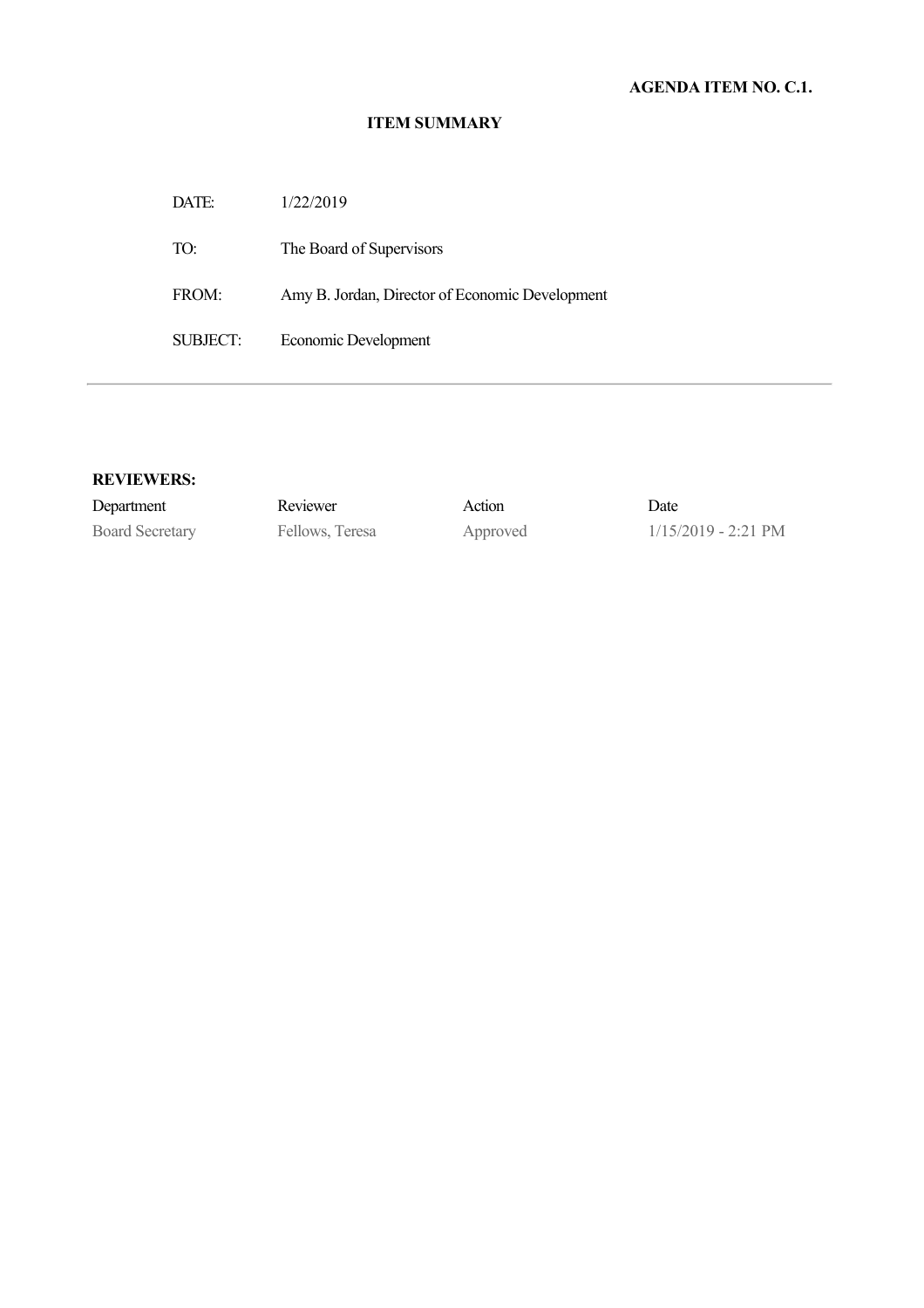DATE: 1/22/2019

TO: The Board of Supervisors

FROM: Scott Stevens, County Administrator

SUBJECT: Land Preservation

#### **REVIEWERS:**

| Department      | Reviewer       | Action    | Date |
|-----------------|----------------|-----------|------|
| Board Secretary | Fellows Teresa | Annroved. | /15/ |

Board Secretary Fellows, Teresa Approved 1/15/2019 - 2:22 PM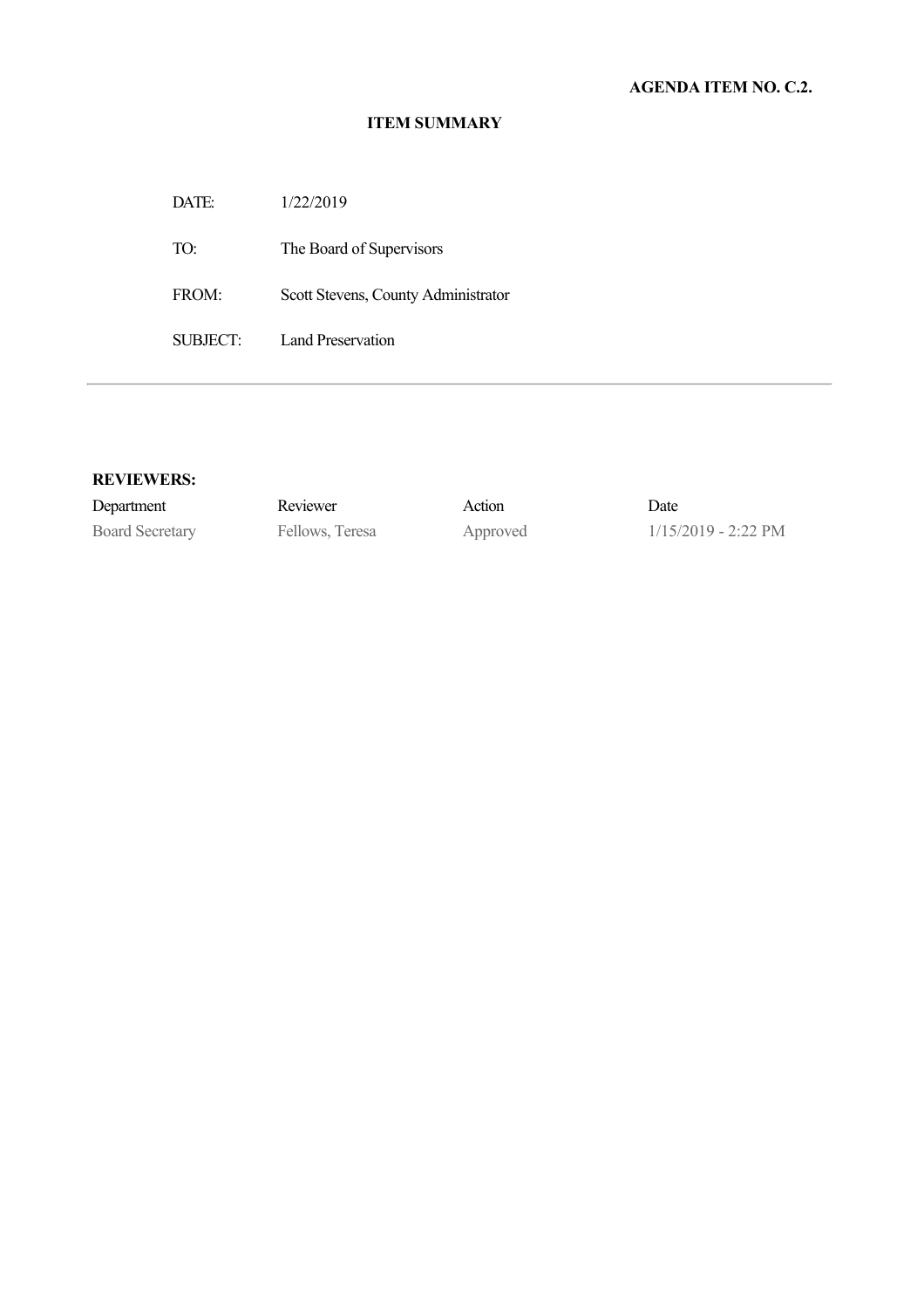DATE: 1/22/2019 TO: The Board of Supervisors

FROM: Scott Stevens, County Administrator

SUBJECT: Communications

### **REVIEWERS:**

Department Reviewer Action Date

Board Secretary Fellows, Teresa Approved 1/15/2019 - 2:22 PM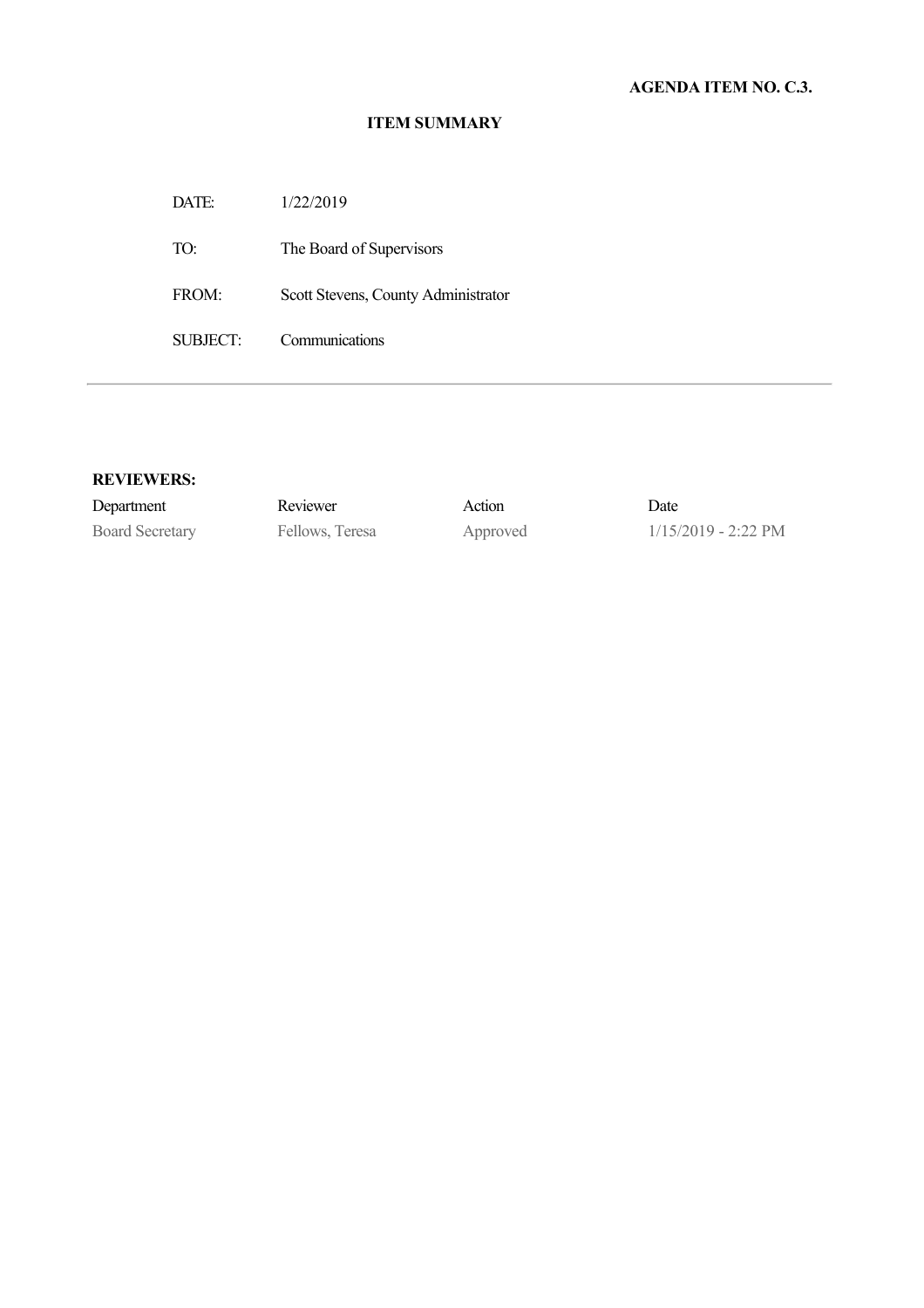| DATE:    | 1/22/2019                                                   |
|----------|-------------------------------------------------------------|
| TO:      | The Board of Supervisors                                    |
| FROM:    | Scott Stevens, County Administrator                         |
| SUBJECT: | Update on Greater Williamsburg Chamber and Tourism Alliance |

### **REVIEWERS:**

| Department             | Reviewer        | Action   | Date                          |
|------------------------|-----------------|----------|-------------------------------|
| <b>Board Secretary</b> | Fellows, Teresa | Approved | $1/15/2019 - 2:25 \text{ PM}$ |